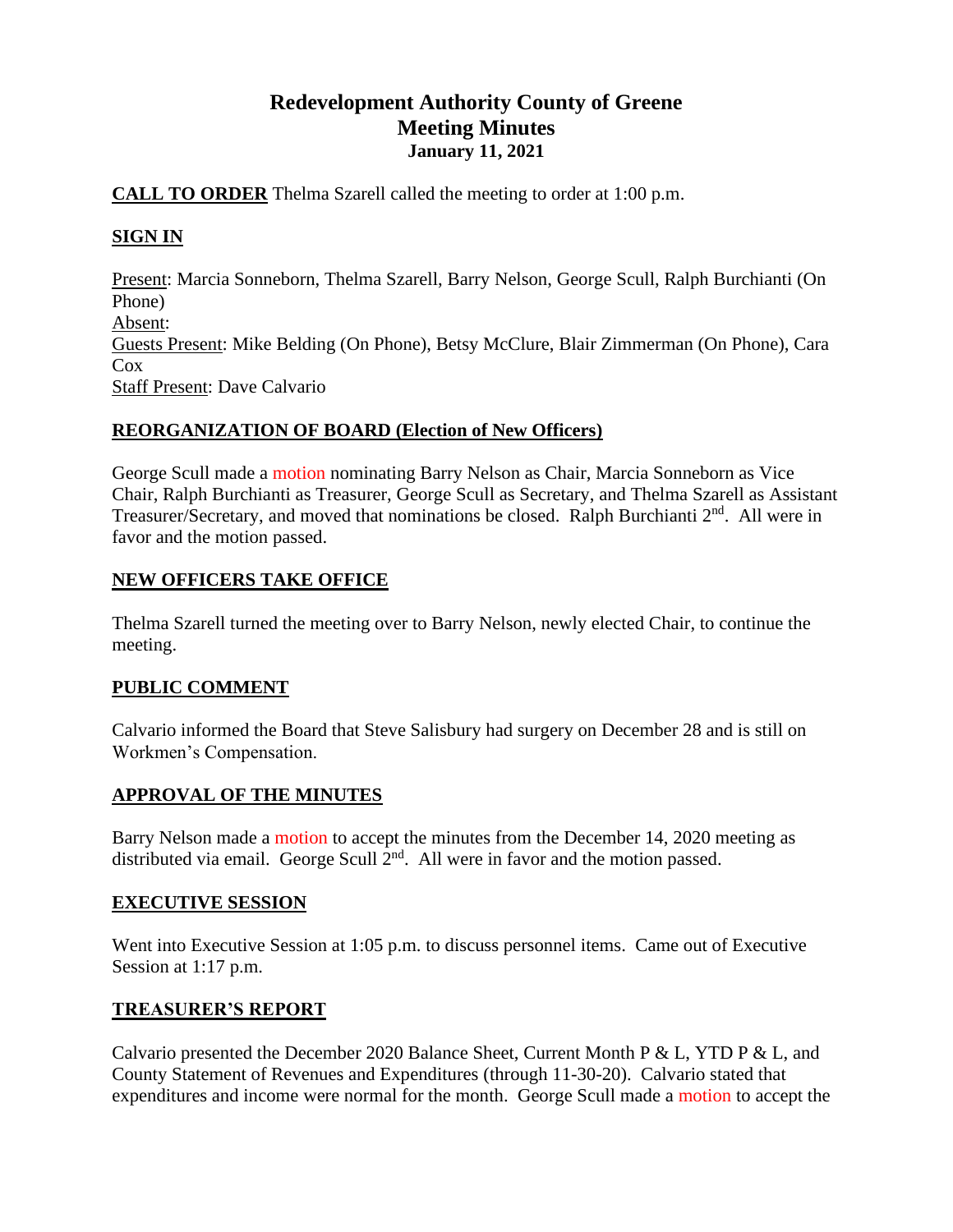Treasurer's Report as distributed for file and final audit. Thelma Szarell 2<sup>nd</sup>. All were in favor and the motion passed.

Calvario presented and reviewed list of current Land Contracts. Ten Land Contracts are in place as of January 1, 2021. Two to three should be paid in full this spring/summer.

### **OLD BUSINESS**

### **Properties for Sale**

Floral Shop asking \$89,000. Meeting on 1-13-21 with Center for Community Resources and County representatives regarding CCR's interest in the building. Message left and text sent to John Bokat regarding interest in building. No response.

23 Wood Avenue, Nemacolin is For Sale. Asking \$45,000. No calls. For Sale fliers placed in Nemacolin, Carmichaels, and Crucible.

215 2nd St, Clarksville (Pitt Gas). Almost finished. Asking \$72,500. Couple interested and should sign Land Contract soon.

323 5th Ave, Crucible. Asking \$84,900. Some interest.

#### **Land Bank Law**

SB 667 Land Bank law. Commissioners are in favor of forming Land Bank. Gene Grimm, County Solicitor, will work on in early 2021.

#### **Delinquent Taxes on Properties Purchased at 2019 Judicial Sale**

Delinquent school tax notices received from Carmichaels and Jefferson Morgan School Districts on properties purchased at June 2019 Judicial Sale. Letter sent from Colin Fitch and Calvario explaining matter. Letter was received from JM School District stating that 2019 school taxes have been waived on properties in question. No response from Carmichaels School District. Calvario did send an email to the Superintendent asking for update.

#### **Update on Land Contracts Due/Past Due**

-1880 Jefferson Rd, Rices Landing. Person is still unemployed and current on payment.

#### **Clarksville Blighted Homes (Pitt Gas)**

Demolishing two homes in Pitt Gas in partnership with Jefferson Township.

#### **17 Wood Street, Nemacolin**

Home that Robert Morofsky is donating to RDA. Closed on home 12-16-20. Colin Fitch believed documentation from Barclay's Bank and copy of cancelled check was adequate to close.

#### **Nineveh Heights**

PHARE 2018 grant of \$800,000 to build homes in Nineveh with Threshold Housing. Drawings from Harshman Engineering of smaller development presented. CNX owns this property. Largest expense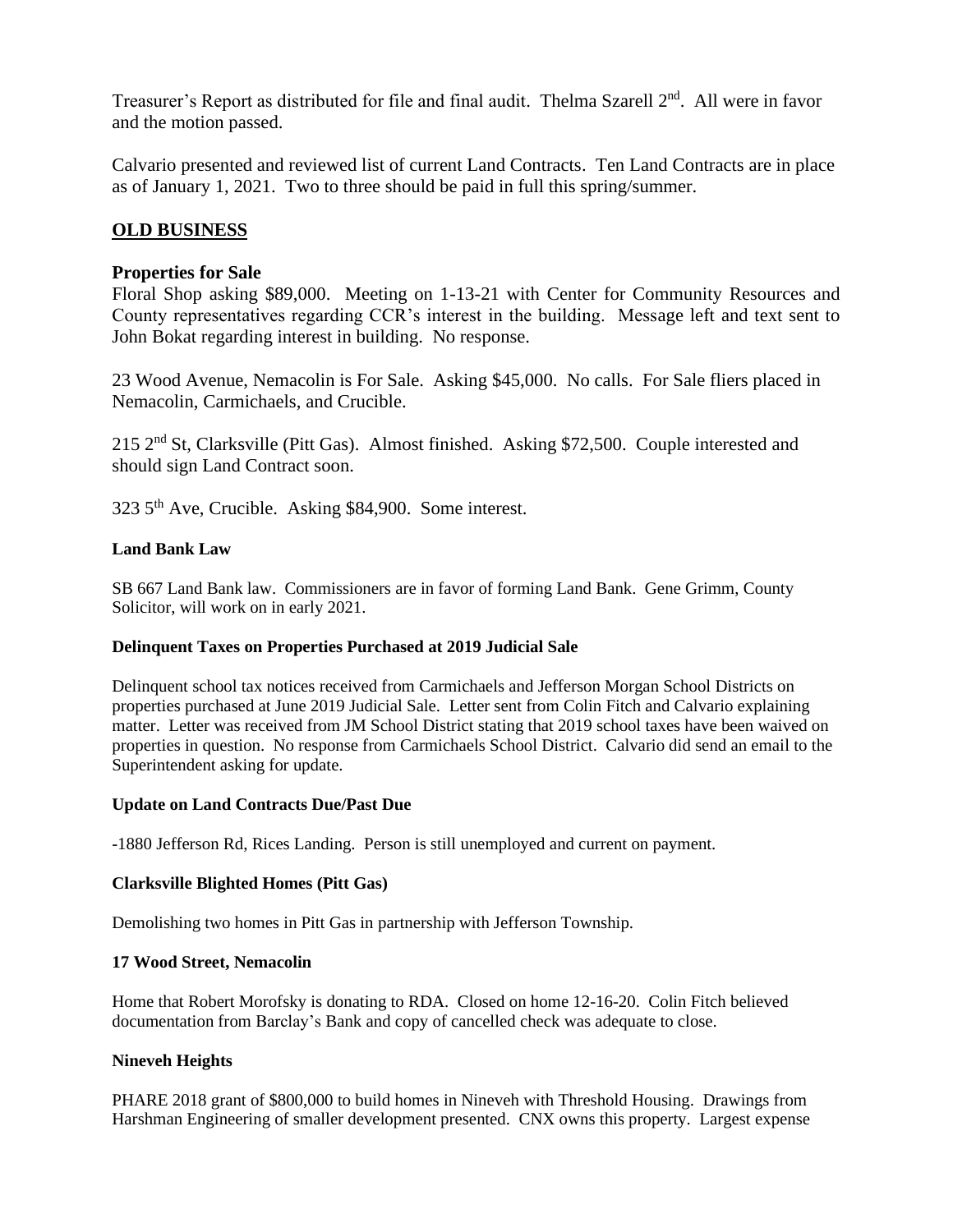would be running sewer line almost one mile. Calvario will contact CNX regarding donating the land to RDA contingent upon RDA having a plan to develop the land. Calvario will also explore on-lot septic system with Chief Sewage Officer for Township.

#### **29 Wood Street, Nemacolin (Homework House w Carmichaels School District)**

Home is finished. Retaining wall will be rebuilt by Township. Calvario meeting with School District at home 1-14-21.

#### **64 Diaz St, Nemacolin**

Purchased from John Krency estate. We need to have Steve rehabilitate this home in order to save money due to selling price of homes in Nemacolin. Plan is for County Prisoners to gut inside of home to save Steve time when he rehabs.

#### **Blight Survey of Nemacolin and Crucible**

Survey finished last week. Results will be placed into GIS and layers developed to show larger picture to help decide next steps.

#### **Tax Assessment Appeals**

Paperwork appealing 46 School Street reassessment submitted. Appeals on 40 Wood and 46 School should be heard in early April 2021.

#### **NEW BUSINESS**

- 1. Two modular homes for Rogersville were ordered. Do not expect delivery until April or May.
- 2. Next Judicial Sale should be held in March. Per Tax Claim, sale will consist mostly of vacant land.

### **DIRECTOR'S REPORT**

- 1. Finances. Need to sell houses/LIPCs. Ten LIPCs are in place (1880 Jefferson Rd, 133 Bowlby, 333 Steele Hill Rd, 54 1<sup>st</sup> Ave, 63-64 C St, 323 3<sup>rd</sup> St, 190 March Ave, 126 A St, 40 Wood, 46 School); and rentals of 295 5<sup>th</sup> Ave, 126 Fairview Ave, 363 Nazer St, 81 C St, and 33 A St. Nemacolin home-owner repair payments are also being made monthly.
- 2. Howard Moats is currently rehabbing 401 N. Market St, Carmichaels. Home Remodeling by Riggs is also assisting with this job.
- 3. Payments in arrears (over one month):  $295\,5^{th}$  Ave, Crucible, six months (unemployed due to Covid, health issues, has sweat equity in home). 185 & 186 March Ave, Nemacolin, four months on mortgage, ten months on home repair. Letters from each family distributed.

After discussion, George Scull made a motion to revisit payment(s) progress that individual in 295  $5<sup>th</sup>$  Ave, Crucible makes in three months. Thelma Szarell  $2<sup>nd</sup>$ . All were in favor and the motion passed.

After discussion, Thelma Szarell made a motion for family in 185 and 186 March Ave, Nemacolin to pay as much as they can in the next three months, and Board of Directors will review effort and progress made and evaluate in April. Marcia Sonneborn 2nd. All were in favor and the motion passed.

4. Article on, "Want to Move to the Countryside?" distributed.